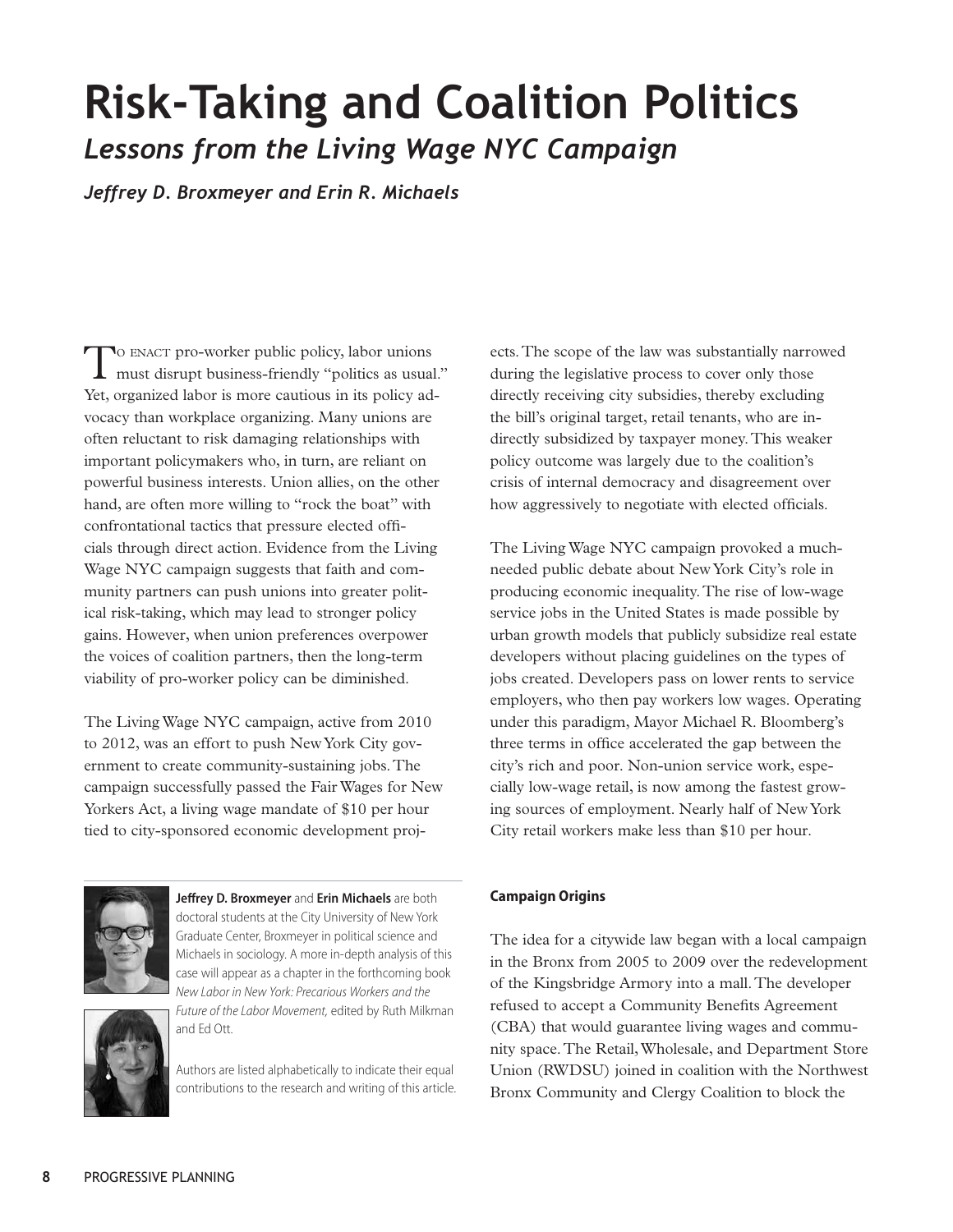Armory's redevelopment without a CBA, delivering Mayor Bloomberg a rare defeat on economic development issues. From this local struggle, a citywide partnership of faith and community groups led by the RWDSU rallied around the adoption of a citywide living wage law that would cover big box retailers and malls receiving taxpayer money.

The RWDSU is an activist union that has experimented with labor-community coalitions to win organizing drives in small-shop settings. Through its relationship with the Micah Institute, located at the New York Theological Seminary, the coalition tapped into an extensive network of churches based in the Bronx, Manhattan, and Brooklyn. The RWDSU also recruited longstanding anti-poverty groups to

the campaign, such as New York Communities for Change and Families United for Racial and Economic Equality, as well as neighborhood organizations like Good Old Lower East Side and West Side Neighborhood Alliance. Labor backed groups such as the National Employment Law Project and Good Jobs New York contributed legal advice and policy expertise. As the living wage campaign gained momentum, political clubs, anti-hunger advocates and Occupy Wall Street protesters turned out in force to meetings, public events and city council hearings. Mobilizing under Martin Luther King Jr.'s vision for social justice, these groups argued "Now is the time" to ensure fair wages. The Living Wage bill would be a step in that direction by requiring companies receiving public subsidies to

pay employees at least \$10 per hour.

Beneficiaries of the city's prevailing system of distributing public subsidies were staunchly opposed to the living wage bill. The political opposition included Mayor Bloomberg, the Real Estate Board of New York, the New York Metropolitan Retail Association, the Food Alliance Industry Alliance, the *New York Post* and two building trades unions. In contrast, public opinion polls showed that over 70% of New Yorkers favored the living wage proposal. Nevertheless, opponents argued the bill would harm the city's ability to attract new investment.

The Living Wage NYC campaign's strategy was to pressure the city council through grassroots lobbying. To win, the bill needed a ve-



Rally outside City Hall as City Council overrides Mayor Bloomberg's veto.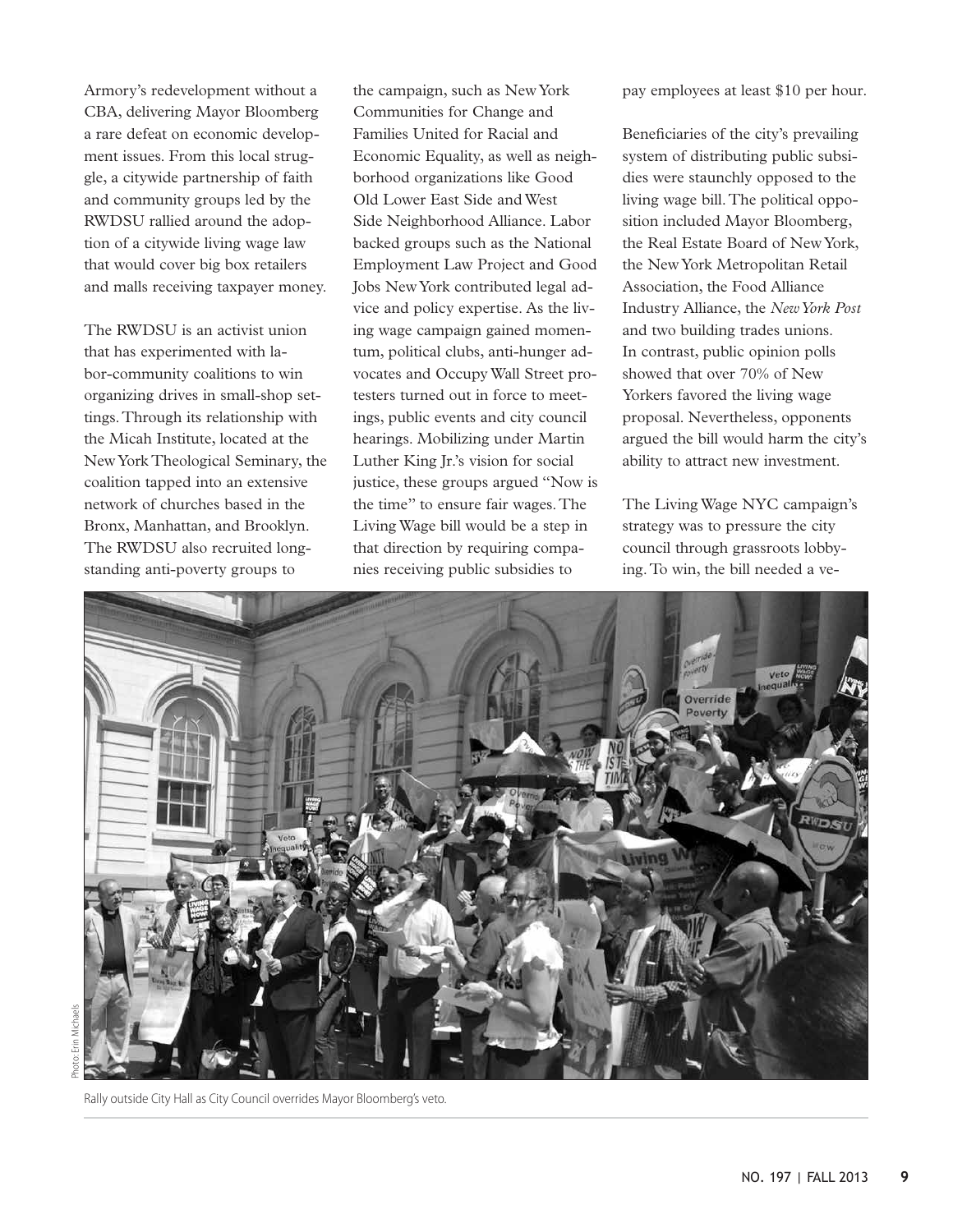to-proof majority from the city council, and therefore the support of councilwoman Christine Quinn. As Speaker, Quinn controlled the flow of legislation. She was a close ally of Mayor Bloomberg, most notably in overturning term limits and delaying the passage of paid sick days legislation. Yet, Quinn's own mayoral ambitions meant she needed to court voters in the upcoming election. The Living Wage NYC campaign, and especially the RWDSU, calculated that given enough time, Speaker Quinn would move the living wage bill through legislative roadblocks. In addition to public demonstrations and insider lobbying, campaign activists urged more aggressive tactics such as blocking traffic, picketing the mayor's house, civil disobedience and the need to "shame and blame" reluctant council members. However, the RWDSU, through its political director, blocked discussions about direct action. Debates also regularly arose within the coalition to assess whether Quinn was a potential ally, as the RWDSU maintained, or too favorable to business concerns, as many clergy and community activists believed.

Integral to the campaign's success was its impressive mobilization capacity. To press the city council into action, living wage advocates gathered supporters' postcards, coordinated constituent phone calls, generated publicity and staged mass rallies. Baptist and Pentecostal churches, in particular, mobilized entire congregations of Black and Latino supporters. Thousands of Living Wage supporters filled pews across the city to urge reform at crucial moments such as the campaign's January 2011 rollout, in April when the bill was stalled and later that November before the its final hearing. Campaign events took on the feel of religious revivals. On multiple occasions, living wage activists turned out energetic crowds by the hundreds during workdays for press conferences, city council hearings and community board meetings. Up until the negotiations between Speaker Quinn and leadership of the RWDSU, the coalition continued to grow in size.

## **Coalition Dynamics**

Throughout the campaign, latent tensions existed between community and faith groups about decision-making and strategy. As in other collaborations between labor unions and community groups, the RWDSU was

by far the largest and best-resourced organization at the table. For example, the union hired key living wage staff from the community and faith groups to support their work on the campaign. Overall campaign decisions were made informally through consultation between the representatives of the most active groups. From its central position within the campaign, the RWDSU navigated these informal channels and coordinated communication between secular and faith groups. Typically, plans would be presented at meetings to the full coalition for further debate after a round of informal discussion.

Negotiations with Speaker Quinn exacerbated these underlying tensions within the coalition. After two years of holding the living wage at arms length, Quinn was finally brought to the bargaining table by the campaign's swelling grassroots pressure. In January 2012, Speaker Quinn called the RWDSU to broker a compromise. As a condition of the deal, corporate retail tenants receiving indirect subsidies in the form of reduced rents were removed from the bill's coverage. Quinn also promised greater transparency in development policy and additional financial incentives to encourage developers to voluntarily pay living wages.

Leaders of the RWDSU unveiled the details of Quinn's new version of the living wage bill at a coalition meet-



Speaker Christine Quinn at the living wage coalition press conference celebrating the passage of the Fair Wages for New Yorkers Act, before she stormed out.